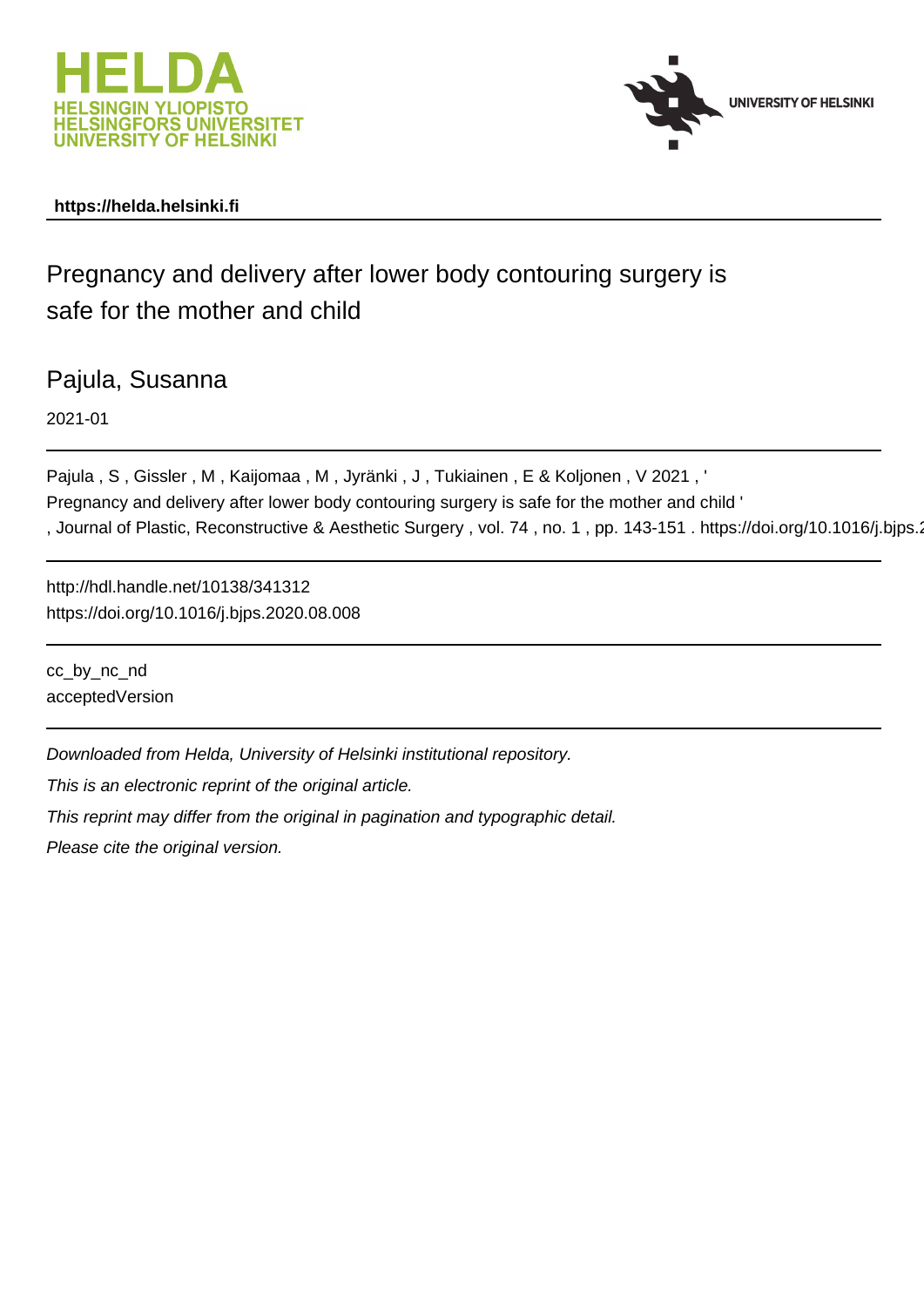



# **Pregnancy and delivery after lower body contouring surgery is safe for the mother and child**

**Susanna Pajulaa,b,<sup>∗</sup> , Mika Gisslerc,d, Marja Kaijomaae, Janne Jyränkib, Erkki Tukiainenb, Virve Koljonen<sup>b</sup>**

Journal of Plastic, [Reconstructive](http://dx.doi.org/10.1016/j.bjps.2020.08.008) & Aesthetic Surgery (2020) 000, 1–9

<sup>a</sup>*Department of Plastic and General Surgery, Turku University Hospital, Turku, Finland*

<sup>b</sup>*Department of Plastic Surgery, University of Helsinki and Helsinki University Hospital, Helsinki, Finland* <sup>c</sup> *Finnish Institute for Health and Welfare, Helsinki, Finland*

<sup>d</sup>*Karolinska Institute, Department of Neurobiology, Care Sciences and Society, Stockholm, Sweden* <sup>e</sup>*Department of Obstetrics and Gynecology, Helsinki University Hospital and University of Helsinki, Helsinki, Finland*

Received 15 December 2019; accepted 1 August 2020 Available online xxx

#### **KEYWORDS**

Lower body contouring surgery; Bariatric surgery; Pregnancy; Delivery; Register-based study

**Summary** *Background:* Obesity in fertile age women has increased worldwide leading to increased bariatric procedures. Lower body contouring surgery (LBCS) is one of the most commonly performed esthetic operations, mainly owing to massive weight loss. However, there is a paucity of data regarding pregnancy and delivery after LBCS. In this study, we examined whether LBCS influences pregnancy or delivery and mother and baby outcome.

*Methods:* In this national registry-based study, we used data from the Finnish Institute of Health and Welfare and the Causes of Death registry. We included fertile age women, from 18 to 54 years who had LBCS with or without a bariatric procedure and who experienced pregnancy and delivery were compared to all deliveries in Finland during 1999– 2016.

*Results:* We identified 92 women who had LBCS before delivery. These 92 women had planned cesarean sections more often (*P* < .001) and preterm delivery was more common (*P* < .001). None of the mothers or babies died. Of the 92 women, 26 had a preceding bariatric procedure. The preceding bariatric procedures did not increase the risk for preterm delivery or low birth weight. The need for urgent or emergency sections was not increased. The heightened number of planned cesareans is caused by the different demographics of the study group, indicating that previous LBCS is not a contraindication for vaginal delivery.

Preliminary results of this study were presented in the 30th EURAPS May 23–25, 2019, Helsinki, Finland ∗ Corresponding author at: Department of Plastic Surgery, Töölö Hospital, PO Box 266, FIN 0029 HUS, Finland. *E-mail address:* [susanna.pajula@tyks.fi](mailto:susanna.pajula@tyks.fi) (S. Pajula).

#### <https://doi.org/10.1016/j.bjps.2020.08.008>

1748-6815/© 2020 British Association of Plastic, Reconstructive and Aesthetic Surgeons. Published by Elsevier Ltd. All rights reserved.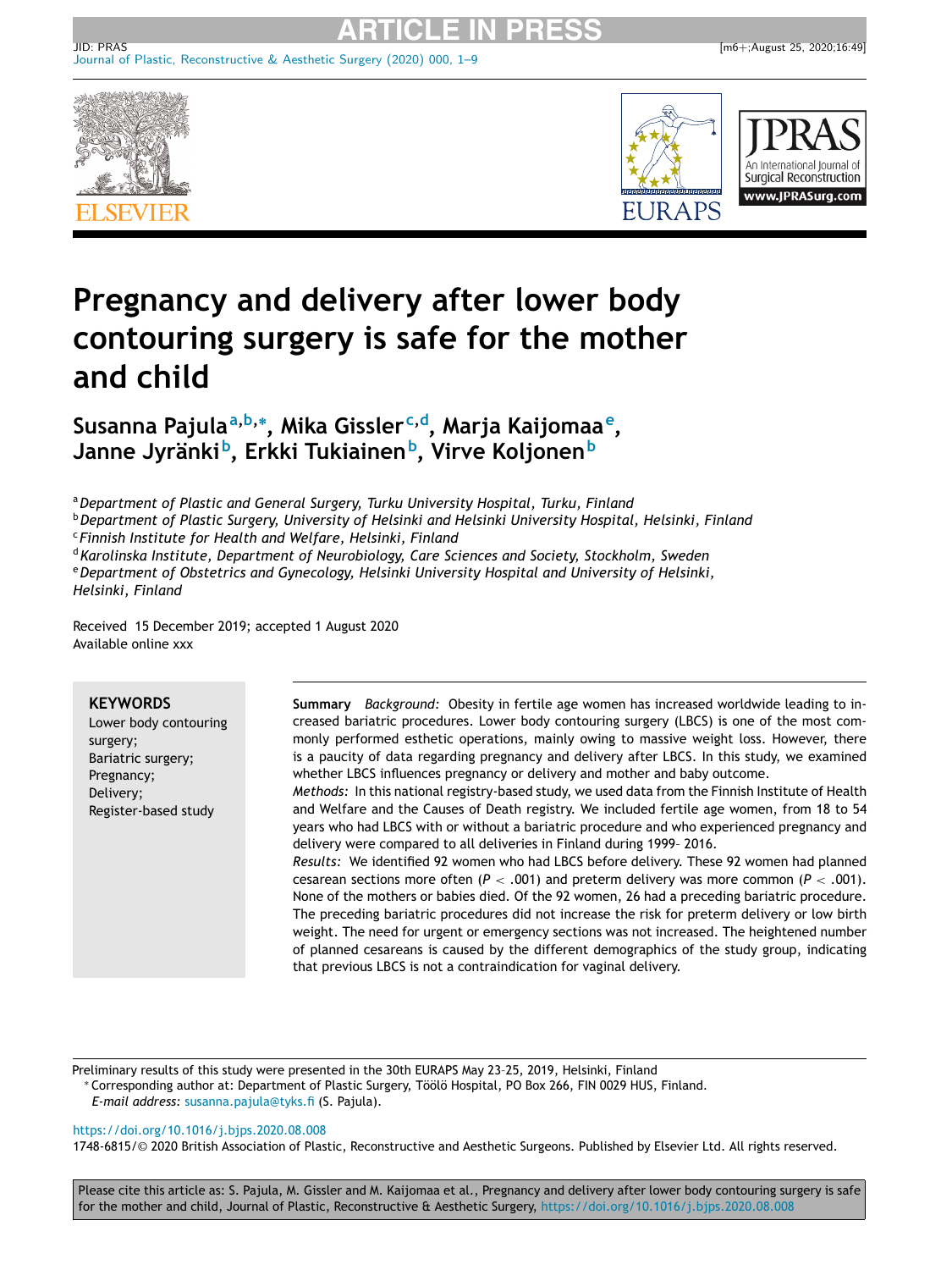*Conclusion:* Pregnancy and delivery are safe for the mother and the baby after LBCS. The possible deviations from normal pregnancy and delivery should be discussed with fertile age women seeking LBCS.

© 2020 British Association of Plastic, Reconstructive and Aesthetic Surgeons. Published by Elsevier Ltd. All rights reserved.

### **Introduction**

Obesity in women of childbearing age has increased worldwide over recent decades, and more patients undergoing bariatric surgery are fertile age women.<sup>1-3</sup> Recent publications report that bariatric surgery has an overall positive effect on maternal and neonatal outcomes by reducing the risk of gestational diabetes, hypertensive disorders, maternal complications during delivery, fetal macrosomia, and preterm delivery.<sup>3,5</sup> The effect of bariatric surgery on subsequent pregnancy and delivery has been actively studied.<sup>6,8</sup> Further, bariatric surgery seems to decrease the risk of cesarean and instrumental delivery.<sup>9</sup>

Lower body contouring surgery (LBCS), such as abdominoplasty, is often sought at different stages of body image development.<sup>10</sup> Typically, lower body figure deformities result from massive weight loss or pregnancy.<sup>11,12</sup> Because of a multiplicity of etiologies leading to functional and esthetic problems in the lower body, abdominoplasty is one of the most commonly performed esthetic operations, and its popularity continues to increase.<sup>13-15</sup> Particularly after massive weight loss, problematic surplus skin and laxity of the tissues may appear circumferentially in the lower body thus demanding a body lift.<sup>13,16,17</sup> While abdominoplasty addresses the anterior abdominal contour, a body lift addresses the circular lower body.<sup>16</sup> The goal of these procedures is to improve the form and return the original anatomy and function by reducing excess skin and fat, placing the scars unnoticeably, and thus reaching a lasting effect. In cases of rectus muscle diastasis, the rectus sheath can be plicated in the vertical plane.16,18,19

Until now, LBCS - that is abdominoplasty  $20$  or body lift – has not been advised when the patient plans to become pregnant soon after the operation. The main explanation provided is that after LBCS, reduced flexibility of the abdominal wall may endanger the health of both the mother and unborn child.<sup>20,21</sup> Pregnancy may also hinder the esthetic result of LBCS. Thus, pregnancy is considered a relative contraindication for LBCS. $^{22}$  In the past, abdominoplasty, and particularly rectus plication, has been deemed hazardous to the fetus and even the termination of the pregnancy was recommended. $^{23}$  However, there is a noticeable paucity of research evidence on pregnancy and delivery after LBCS. Table 1 summarizes previously published articles, the majority of which are case reports.20,21,23,24

The aim of this present study was twofold. First, we sought to resolve whether LBCS – abdominoplasty or body lift – affects pregnancy or delivery. Second, we aimed to study whether preceding bariatric surgery has an additional effect on pregnancy or delivery.

### **Patients and methods**

The Helsinki University Hospital review board approved the study and its plan. Permissions to use the registered information on bariatric patients in scientific research were obtained from the Finnish Institute of Health and Welfare and Statistics, Finland, after the data protection authority was consulted. The Medical Birth Register was then queried for pregnancies and deliveries of the included women. Causes of death register provided information on death and their causes. Information from the different registers was merged through record linkages using personal identification numbers (PIC). All citizens and permanent residents in Finland have a unique PIC, which was introduced during the years 1964–1967. The PIC used in all main registers in Finland allows reliable deterministic record linkage.

Data included all fertile age women (from 18 to 54 years) who had LBCS performed before pregnancy and delivery in Finland during 1999–2016 as recorded in the Hospital Discharge Register. The included lower body contouring operations were identified based on appropriate surgical procedure codes. The codes came from The NOMESCO Classification of Surgical Procedures (NCSP), which was published for the first time in 1996. Codes indicating lower body contouring procedures were abdominoplasty (QBJ30), body lift (QBJ05), and other esthetic correction on skin of trunk (QBJ99).

Bariatric procedures were identified from surgical procedure codes for gastroplasty (JDF01) and gastric bypass (JDF11). The data were further analyzed by dividing patients into two groups depending on whether there had been a bariatric procedure before the LBCS. Both groups were compared to all pregnancies and deliveries during the study period.

Entry fields included in the study were: patient's age, timing and the type of bariatric surgery procedure, body contouring surgery year and type, time between LBCS and pregnancy, parity, the length of the pregnancy, termination of pregnancy, miscarriage, preterm birth (<37 weeks), mode of delivery, and low birth weight  $\left($  <2500 g). The visits to maternity and hospital clinics during pregnancy were recorded. Predelivery diagnoses were also recorded. Selfreported body mass index (BMI) in early pregnancy has been recorded in the Medical Birth Register since 2004. BMI was divided into five classes: <18.5 (underweight), 18.5–24.9 (normal weight), 25–29.9 (pre-obesity), 30–34.9 (obesity, class I), and  $>35$  (obesity class II, III).

#### **Statistical methods and analysis**

Differences between bariatric surgery patients with and without subsequent postbariatric LBCS were tested using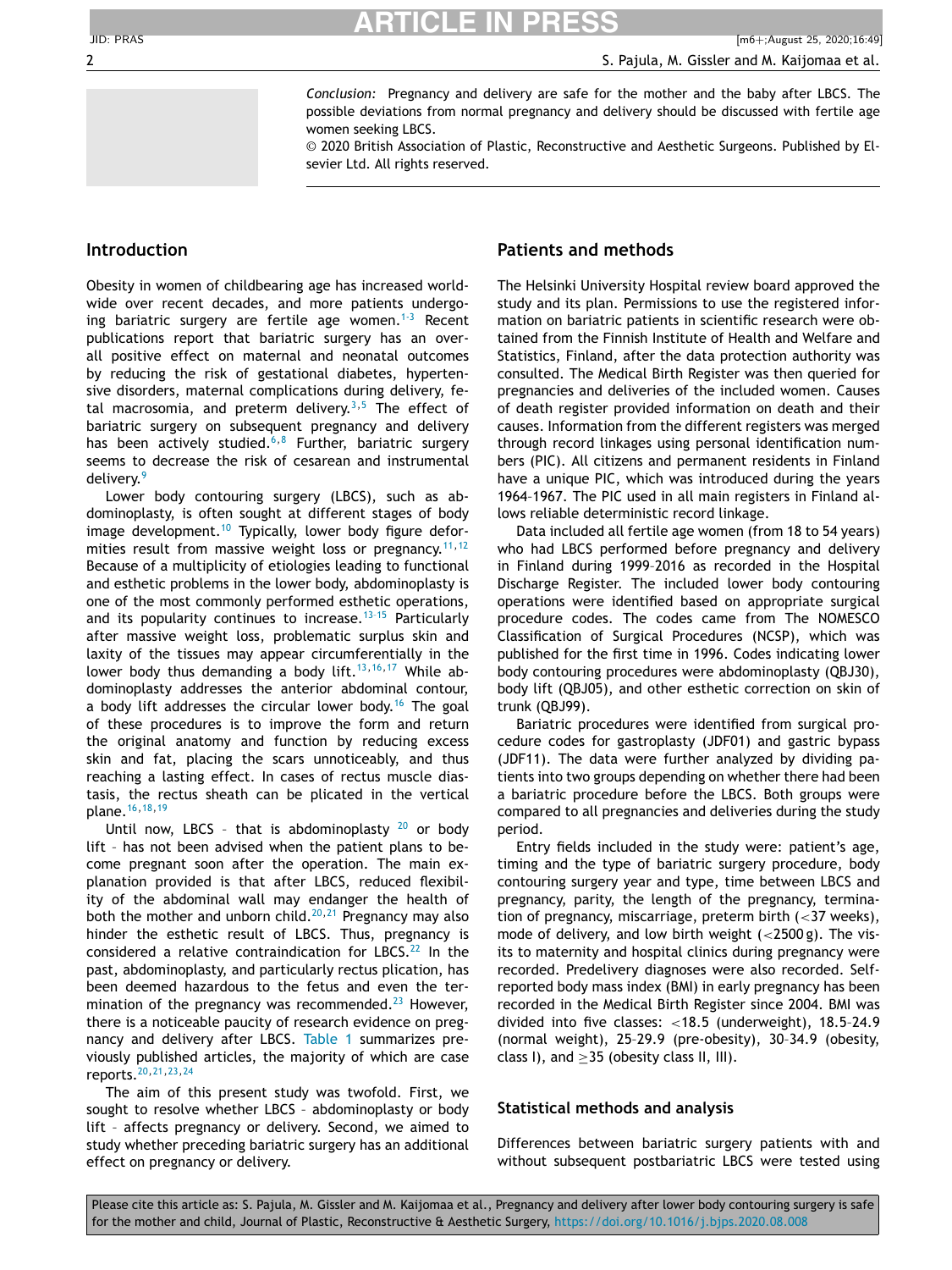## **ARTICLE IN PRESS**

| ٠       |
|---------|
|         |
|         |
| w<br>۰. |

| First author,<br>Year | Type of<br>study     | Procedures                             | Latency between<br>operation and<br>pregnancy | Mode of delivery                         | Outcome, remarks.                                                                                                                                       |
|-----------------------|----------------------|----------------------------------------|-----------------------------------------------|------------------------------------------|---------------------------------------------------------------------------------------------------------------------------------------------------------|
| Menz, 1996            | Case report          | Abdominoplasty $+$<br>rectus plication | 5 years                                       | Cesarean section                         | No adverse effect to<br>abdominoplasty wounds                                                                                                           |
| Borman, 2002          | Case report          | Abdominoplasty                         | 2 months                                      | $NA^*$                                   | 1 year after delivery, the<br>abdominal wall had regained<br>tone like after<br>abdominoplasty                                                          |
| Nahas, 2002           | Case report          | Abdominoplasty $+$<br>rectus plication | 23 months                                     | <b>NA</b>                                | 4 months after delivery no<br>rectus diastasis, good<br>improvement of the<br>abdominal contour without<br>the need of any other<br>abdominal procedure |
| Pimental, 2016        | Congress<br>abstract | Abdominoplasty                         | <b>NA</b>                                     | cesarean section and<br>vaginal delivery | Cesarean section in 49%                                                                                                                                 |

the chi-squared test, the test of relative proportion and the *t*-test, where appropriate. Odds ratios (OR) with 95% confidence interval (CI) were calculated for dichotomous variables and weighted mean differences were calculated for continuous variables. All analyses were done using SAS, version 9.3. Both groups were compared to each other and to all deliveries during the study period.

### **Results**

#### **All patients, all pregnancies, and deliveries**

In Table 2, we summarize the data for all deliveries after LBCS and compare with all deliveries  $(n=1)$  028 503) in Finland during the study period. We recorded altogether 122 deliveries in this cohort. In summary, the women with preceding LBCS were older  $(P < .001)$ , had higher BMI in early pregnancy (*P* < .001), had shorter length of pregnancy  $(P=.009)$ , had cesarean sections more often  $(P < .001)$ , and had more outpatient clinic visits in hospital during pregnancy (*P* < .001).

#### **All patients' first pregnancies**

Our focus was on first pregnancies after LBCS, and the specific inclusion criteria resulted in 92 women who had LBCS before pregnancy and delivery. Table 2 summarizes the data for demographic characteristics and provides a statistical comparison between the first pregnancies and deliveries after LBCS and all first deliveries ( $n = 564 447$ ) in Finland during the study period. None of the mothers or children died because of pregnancy or delivery.

The women with preceding LBCS were older  $(P < .001)$ , had a shorter mean length of pregnancy  $(P = .019)$ , and had more outpatient clinic visits in the hospital during pregnancy (*P* < .001). Cesarean sections were more common in women who had LBCS ( $P < .001$ ), with considerably more planned cesarean sections ( $P < .001$ ). However, there were no statistical differences for urgent (decision to delivery < 30 min) cesarean sections  $(P = .103)$  or emergency (immediate delivery) cesarean sections  $(P = .216)$ .

Women with preceding LBCS had more preterm births,  $<$ 37 weeks ( $P$  < .001), and previous miscarriages after LBCS  $(P = .027)$ . There was no significant statistical difference for low birth weight  $(P = .138)$ , number of previous induced termination of pregnancies  $(P = .163)$ , or visits in maternity clinics during the pregnancy  $(P = .466)$ .

#### **Bariatric group**

The bariatric group comprised 26 women (28.3%). There were 33 deliveries altogether in this group, and all first pregnancies were singleton.

There were 22 (84.6%) patients who had gastric bypass (JDF11), one (3.8%) had gastroplasty (JDF01), and 3 (11.5%) had other bariatric procedures. There were 23 (88.5%) abdominoplasty and 3 (11.5%) body lift procedures in the postbariatric group. The majority (92.3%) of LBCS procedures were done in public hospitals and the rest in private hospitals. The mean latency between LBCS and delivery was 2.67 years (range: 1.04–6.52 years). The mean age was 35.9 years and mean BMI in early pregnancy was 32 years. There were 2 (7.7%) women who had one or more terminations of pregnancy and 8 (30.8%) women who had one or more previous miscarriages.

The mean length of pregnancy was 271.2 days (SD 18.3). Low birth weight (< 2500 g) was recorded in 15.4% of deliveries. Two (7.7%) women had preterm delivery ( $<$ 37 weeks). Eighteen (69.2%) had vaginal deliveries and 8 (30.8%) cesarean sections. In total, 5 (19.2%) planned sections and 3 (11.5%) urgent sections were recorded. There were no emergency sections in this group. In all, 53.8% had no prior births, 15.4% had one previous birth, 19.2% had two births, 7.7% had three births, and 3.8% had four births. No women had 5 or more prior births in this group.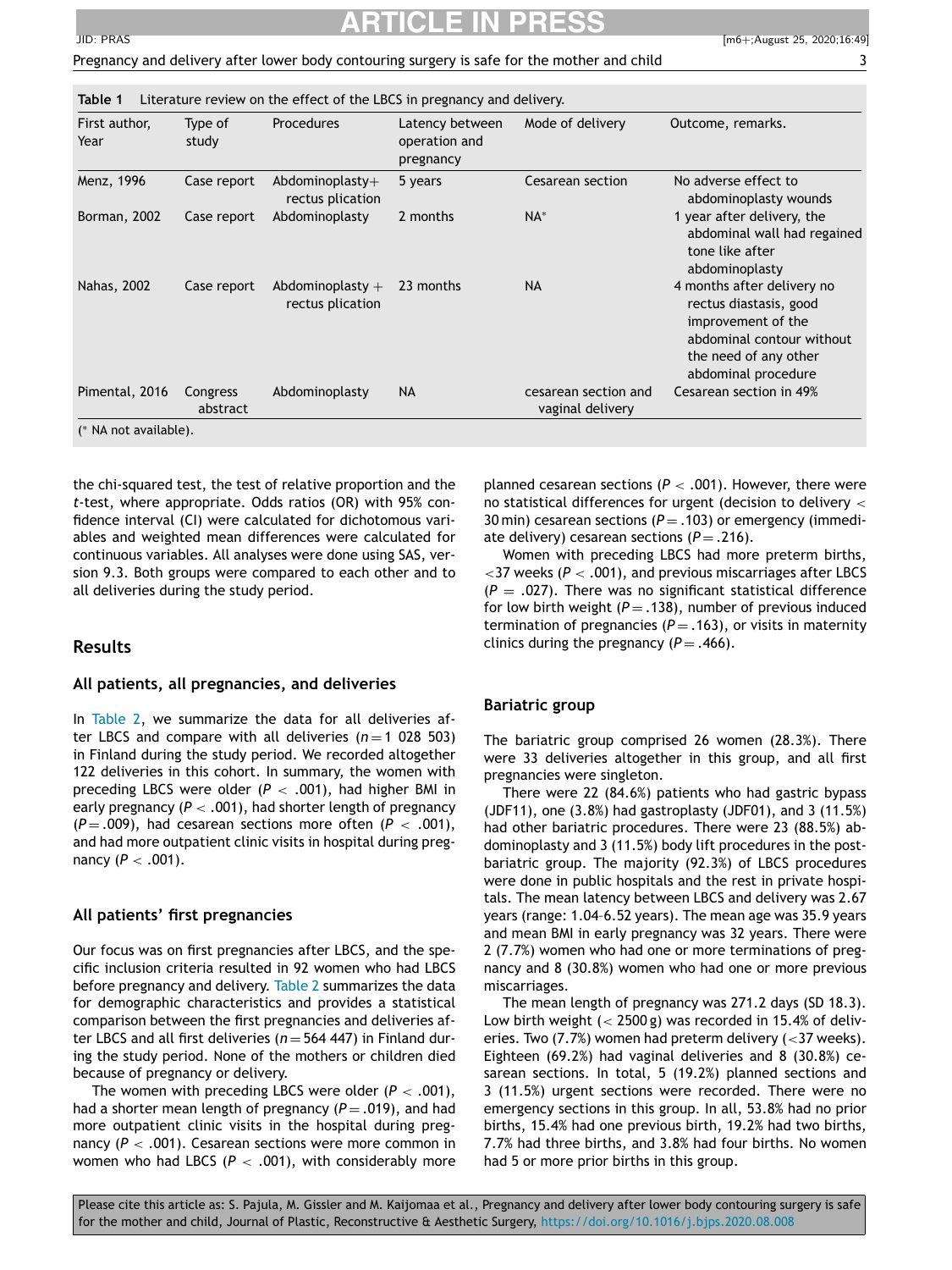#### **Table 2** The first and all pregnancy and deliveries after LBCS.

|                                              | First pregnancy<br>and delivery<br>after LBCS (%) | First pregnancy<br>and deliveries<br>in Finland (%) | p-value    | All pregnancy<br>and deliveries<br>after LBCS (%) | All pregnancy and<br>deliveries in<br>Finland (%) | p-value    |
|----------------------------------------------|---------------------------------------------------|-----------------------------------------------------|------------|---------------------------------------------------|---------------------------------------------------|------------|
| n                                            | 92                                                | 564,447                                             |            | 122                                               | 1,028,503                                         |            |
| Mean age (SD)                                | 33.5(5.1)                                         | 29.6(5.6)                                           | < 0.001    | 34(5.1)                                           | 30.1(5.4)                                         | ${<}0.001$ |
| $BM^* < 18.5$                                | 2(2.3%)                                           | 50,995 (11.6%)                                      | < 0.001    | 4(3.3%)                                           | 50,995 (6.8%)                                     | < 0.001    |
| 18.5-24.9                                    | 21 (24.4%)                                        | 181,993 (41.3%)                                     |            | 24 (19.7%)                                        | 181,993 (24.3%)                                   |            |
| 25-29.9                                      | 31 (36.0%)                                        | 71,062 (16.1%)                                      |            | 41 (33.6%)                                        | 71,062 (9.5%)                                     |            |
| 30-34.9                                      | 16 (18.6%)                                        | 25,581 (5.8%)                                       |            | 21(17.2%)                                         | 25,581 (3.4%)                                     |            |
| $35 -$                                       | 13(15.1%)                                         | 1238 (0.3%)                                         |            | 21 (17.2%)                                        | 1238 (0.2%)                                       |            |
| Unknown                                      | 3(3.5%)                                           | 110,232 (25%)                                       |            | $\overline{3}$                                    | 110,232                                           |            |
| Mean length of pregnancy (SD)                | 274.2(16)                                         | 278.1(13)                                           | 0.019      | 274.5 (15.2)                                      | 278.1(13.5)                                       | 0.009      |
| Singleton                                    | 90 (97.8%)                                        | 555,015 (98.3%)                                     | 0.707      | 118 (96.7%)                                       | 1,013,259 (98.5%)                                 | 0.101      |
| Low birth weight, $(<2500 g)$                | 7(7.6%)                                           | 24,982 (4.4%)                                       | 0.138      | 9(7.4%)                                           | 45,865 (4.5%)                                     | 0.118      |
| Preterm delivery $(<$ 37 weeks)              | 8(8.7%)                                           | 13,881 (2.5%)                                       | ${<}0.001$ | 10(8.2%)                                          | 53,650 (5.2%)                                     | 0.139      |
| Postterm delivery (>42 weeks)                | 0                                                 | 29,888 (5.3%)                                       | 0.023      | 2(1.6%)                                           | 47,272 (4.6%)                                     | 0.119      |
| Vaginal delivery                             | 60(65.2%)                                         | 457,391 (81.0%)                                     | < 0.001    | 86 (70.5%)                                        | 858,855 (83.5%)                                   | ${<}0.001$ |
| Cesarean section                             | 32 (34.8%)                                        | 106,438 (18.9%)                                     |            | 36 (29.5%)                                        | 168,669 (16.4%)                                   |            |
| Planned                                      | 19 (20.7%)                                        | 38,821 (6.9%)                                       | < 0.001    | 20 (16.4%)                                        | 70,386 (6.8%)                                     | < 0.001    |
| Urgent                                       | 11(12.0%)                                         | 42,247 (7.5%)                                       | 0.103      | 14 (11.5%)                                        | 64,189 (6.2%)                                     | 0.017      |
| Emergency                                    | 2(2.2%)                                           | 5271 (0.9%)                                         | 0.216      | 2(1.6%)                                           | 8496 (0.8%)                                       | 0.321      |
| Other                                        | 0                                                 | 20,099 (3.6%)                                       | 0.065      | 0(0%)                                             | 25,598 (2.5%)                                     | 0.078      |
| Parity 0                                     | 28 (30.4%)                                        | 365,428 (64.7%)                                     | < 0.001    | 28 (23.0%)                                        | 365,428 (35.5%)                                   | < 0.001    |
| $\mathbf{1}$                                 | 14 (15.2%)                                        | 125,244 (22.2%)                                     |            | 23 (18.9%)                                        | 125,244 (12.2%)                                   |            |
| $\mathbf{2}$                                 | 26 (28.3%)                                        | 48,657 (8.6%)                                       |            | 30 (24.6%)                                        | 48,657 (4.7%)                                     |            |
| 3                                            | 15 (16.3%)                                        | 15,241 (2.7%)                                       |            | 23 (18.9%)                                        | 15,241 (1.5%)                                     |            |
| $\overline{\mathbf{4}}$                      | 8(8.7%)                                           | 4784 (0.8%)                                         |            | 14 (11.5%)                                        | 4784 (0.5%)                                       |            |
| $\geq 5$                                     | 1(1.1%)                                           | 43,700 (0.8%)                                       |            | 4(3.3%)                                           | 4370 (0.4%)                                       |            |
| Termination of pregnancy $0 \ge 1$           | 76 (82.6%)                                        | 493,508 (87.4%)                                     | 0.163      | 100 82.0%)                                        | 493,508 48.0%)                                    | 0.084      |
|                                              | 16 (17.4%)                                        | 70,939 (12.6%)                                      |            | 22 18.0%)                                         | 70,939 6.9%)                                      |            |
| Miscarriage 0                                | 68 (73.9%)                                        | 466,383 (82.6%)                                     | 0.027      | 89 (73.0%)                                        | 466,383 (45.3%)                                   | 0.115      |
| >1                                           | 24(26.1%)                                         | 98,064 (17.4%)                                      |            | 33 (27.0%)                                        | 98,064 (9.5%)                                     |            |
| Visits in maternity clinics<br>visits** (SD) | 16.6(5.4)                                         | 16.2(5.4)                                           | 0.466      | 16.1(5.3)                                         | 16.5(5.3)                                         | 0.821      |
| Outpatient clinic visits in<br>hospital (SD) | 5.5(4.4)                                          | 3.1(2.7)                                            | < 0.001    | 5.3(3.2)                                          | 3.1(2.7)                                          | ${<}0.001$ |

∗self-reported BMI in early pregnancy. Information has been collected from Medical Birth Register since 2004.

∗∗ The Ministry of Social Affairs and Health is responsible for guiding the development of maternity and child health clinics. Municipalities are in charge of the practical arrangement of services.

Parity  $0=$  no previous births.

#### **Nonbariatric group**

The nonbariatric group comprised 66 women (71.7%) with 89 deliveries altogether. Sixty-four (97.0%) of first deliveries after LBCS were singleton births. The mean latency between LBCS and delivery was 4.41 years (range: 0.63–13.02 years; Figure 1). The mean age was 33.2 years and the mean early pregnancy BMI was 27.2 years. We recorded 56 (84.8%) abdominoplasty procedures, 6 (9.1%) body lifts, and 4 (6.1%) other esthetic corrections on the skin of the trunk in this group. According to records 59.1% of procedures were done in public hospitals and the remainder in private hospitals.

There were 14 (21.2%) women with at least one previous termination of pregnancy and 16 (24.2%) with at least one previous miscarriage.

The mean length of pregnancy was 275.4 days (SD 14.9). Low birth weight  $(< 2500 g$ ) was recorded in three  $(4.5%)$ deliveries. Six  $(9.1%)$  women had preterm delivery  $(-37)$  weeks). Forty-two births (63.6%) were vaginal deliveries and 24 (36.4%) were cesarean sections. In total, 14 (21.2%) planned, 8 (12.1%) urgent, and 2 (3.0%) emergency sections were recorded. In all, 21.2% had no prior births, 15.2% had one previous birth, 31.8% had 2 births, 19.7% had 3 births, 10.6% had 4 births, and 1.5% had 5 or more prior births in this group.

### **Comparison of the bariatric and nonbariatric groups**

The statistical analysis showed the bariatric and nonbariatric cohorts had undergone similar types of LBCS (abdominoplasty,  $P = .339$  and body lift,  $P = .722$ ) and had similar rates of previous termination of pregnancy ( $P = .148$ ) and miscarriage ( $P = .872$ ). There were no statistical differences for the length of pregnancy  $(P = .301)$  and number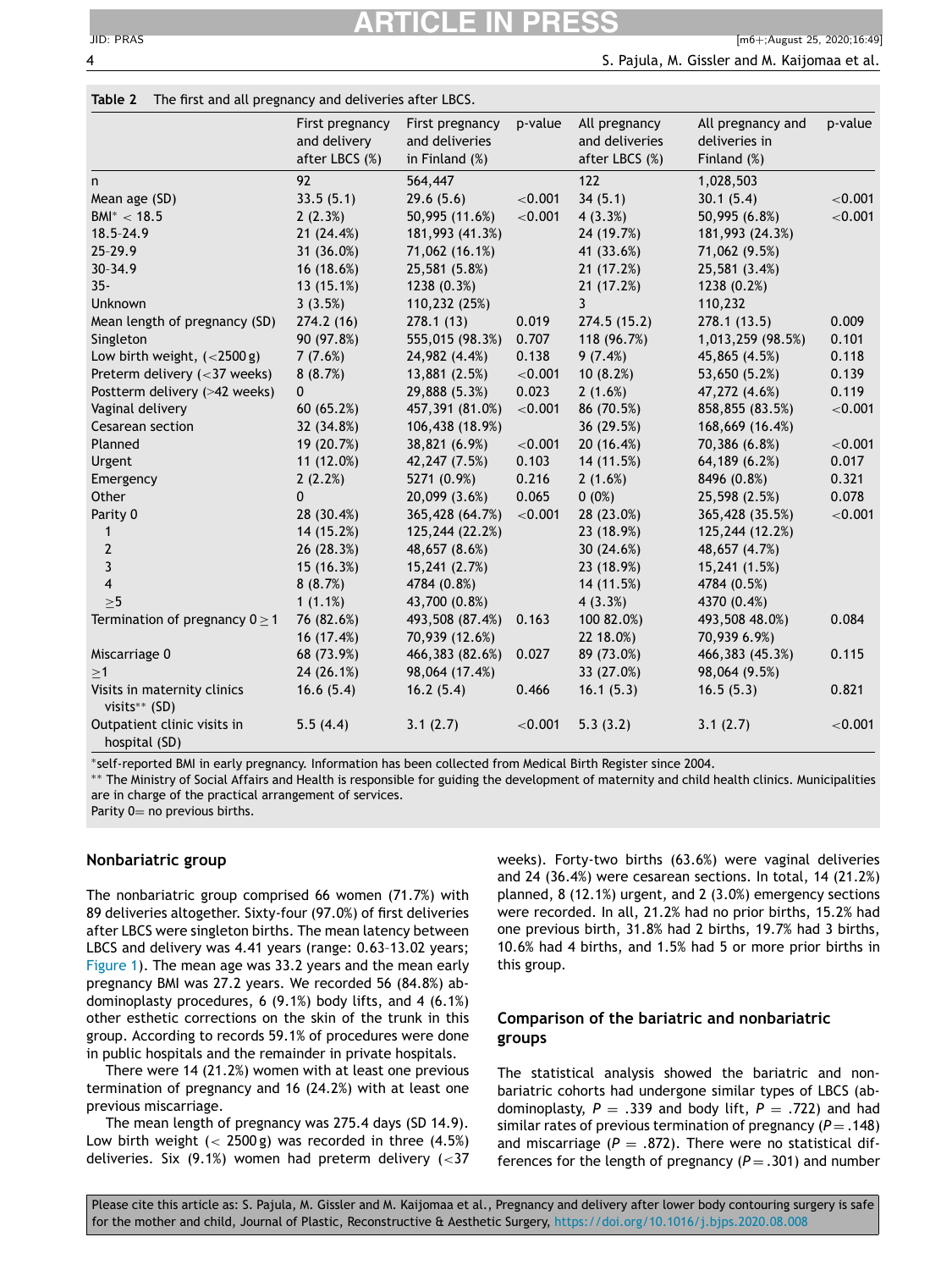

**Figure 1** Latency (years) between LBCS and first delivery.

of low birth weight babies ( $P = .065$ ) or preterm deliveries  $(P = .893)$ .

There were significant statistical differences for mean age ( $P = .025$ ), mean BMI in early pregnancy ( $P < .001$ ), and parity  $(P = .006)$ . LBCS was performed in a public hospital more often in the bariatric group ( $P = .005$ ). Table 3 summarizes the demographic data of the bariatric and nonbariatric groups.

#### **Predelivery diagnosis**

In Table 4, we present the most common obstetric predelivery diagnoses for the bariatric and nonbariatric groups. Gestational diabetes mellitus (GDM, ICD-10 code O24.4) was more common in the nonbariatric group when compared with the bariatric group (18 [54.5%] vs. 2 [2.2%], respectively; *P* < .001). Excessive fetal growth (ICD-10 code O36.6) associated with GDM was only recorded in the nonbariatric group (9 [27.3%] and *P* < .001). Fear of childbirth (ICD-10 code O99.8) was more prevalent in the nonbariatric group than in the bariatric group  $(5 [15.2%])$  vs. 3  $[3.4%]$ , respectively;  $P = .02$ ). Uterine scarring from previous surgery (ICD-10 code O34.2) was more prevalent in the nonbariatric surgery group (25 [75.8%] vs. 5 [5.6%], respectively; *P* < .001).

There is no definitive diagnosis code for rectus diastasis, and empirically we know that in Finland, the "Ventral hernia without obstruction or gangrene (K43.9)" is used when addressing the rectus diastasis. In the nonbariatric group patients, the "Ventral hernia without obstruction or gangrene" diagnosis was more common compared with bariatric group, and in both circumstances, first delivery after LBCS and all deliveries after LBCS the difference reached statistical significance,  $p = .023$  and  $p = .019$ , respectively.

#### **Risk factors analyses**

Table 5 shows the results of univariate statistical analysis for the potential risk for low birth weight, preterm delivery, or cesarean section, evaluated with risk factors such as latency between LBCS and delivery, maternal age, parity, mean BMI in early pregnancy, and preceding bariatric operations.

In short, the background-adjusted risk for cesarean section in the nonbariatric group was 2.64; 95% CI, 1.58–4.40. The risk for preterm delivery  $( $37$  weeks)$  in the nonbariatric group was adjusted 2.20; 95% CI 1.01–4.79. The risk for low birth weight  $\left($  <2500 g) in the bariatric group was adjusted OR 4.30; 95% CI 1.50–12.31. All other variables failed to predict an increased risk for low birth weight, pre-term delivery, or cesarean section.

#### **Discussion**

We reviewed the national registry data for women who became pregnant after LBCS during 1999–2016 in Finland. We aimed to answer the question of whether pregnancy after LBCS is safe for the mother and the baby. Overall, plans for future pregnancy are considered a relative contraindication for abdominoplasty, and patients are often advised to have children before undergoing LBCS. Further, there seems to be no guidelines, treatment recommendations, or even data on the outcome for the mother or the baby for patients who become pregnant after LBCS.

Weight loss and pregnancy are two common etiologies leading to functional and esthetic problems in the lower body in women. In this study, we divided the women who had undergone LBCS before pregnancy into two groups: those who had undergone a preceding bariatric operation and those who had not. Our main finding is that pregnancy and delivery is safe for the mother and the baby after LBCS. During our study period, we did not record any maternal or infant mortality.

We found that even though the length of pregnancy is shorter among women with preceding LBSC  $(P = .009)$ , these pregnancies do, however, proceed to term and the mean length is only shorter by 3.6 days. These patients typically had more outpatient clinic visits in hospital during pregnancy  $(P < .001)$ , when compared with all pregnancies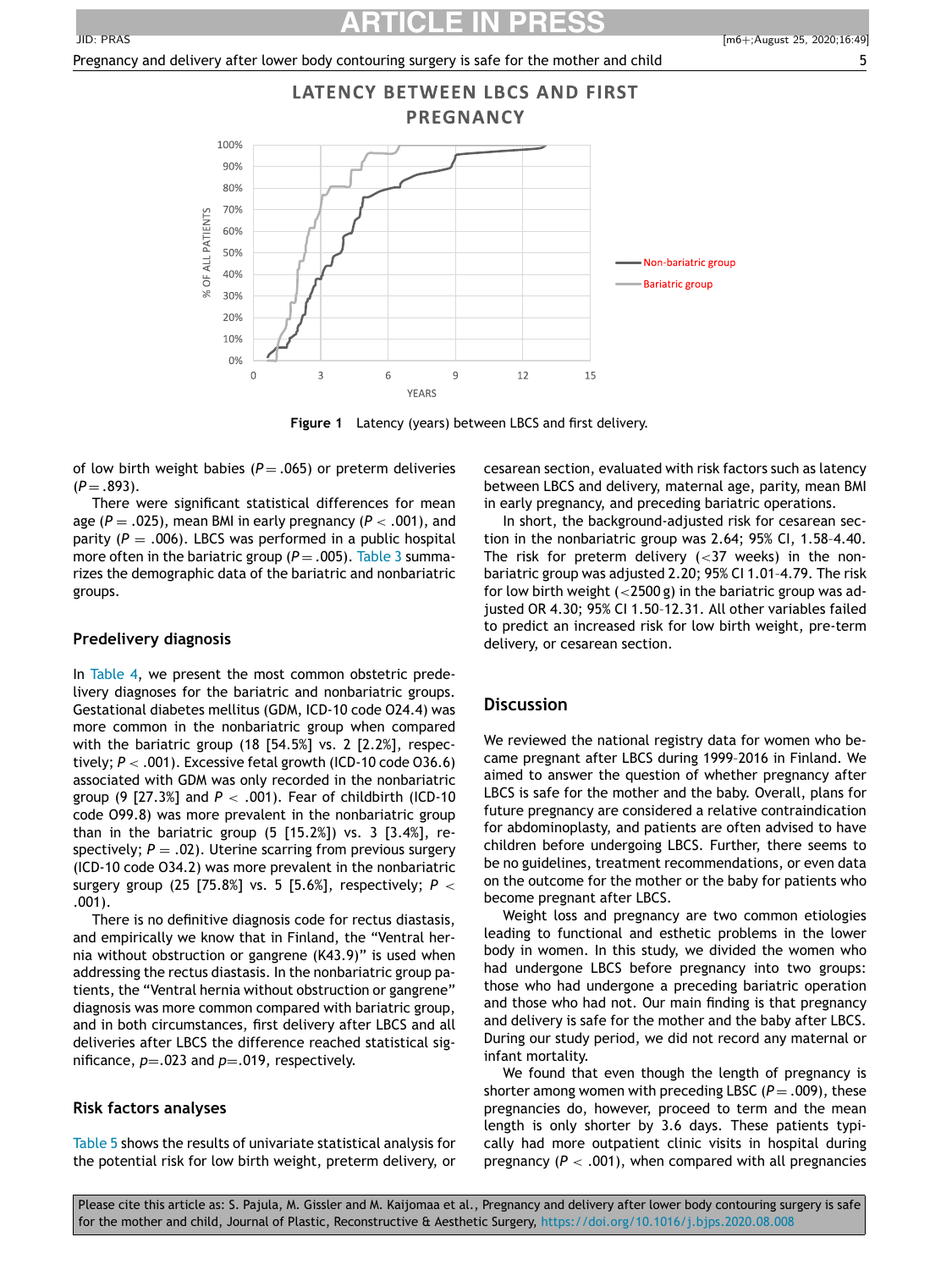|                                                        | Bariatric group | Nonbariatric group | p-value   |
|--------------------------------------------------------|-----------------|--------------------|-----------|
| n                                                      | 26              | 66                 |           |
| Mean age (SD)                                          | 35.9(5.3)       | 33.2(4.9)          | 0.025     |
| Mean BMI* (SD)                                         | 32.0(4.7)       | 27.2(4.9)          | < 0.001   |
| <b>Bariatric surgery</b>                               |                 |                    |           |
| Gastroplasty (JDF01)                                   | 1(3.8%)         |                    | 0.109     |
| Gastric bypass (JDF11)                                 | 22 (84.6%)      |                    | < 0.001   |
| Other                                                  | 3(11.5%)        |                    | 0.005     |
| Lower body contouring surgery Abdominoplasty (QBJ30)   |                 |                    |           |
| Body lift (QBJ05)                                      | 23 (88.5%)      | 56 (84.8%)         | 0.339     |
| Other esthetic correction on the skin of trunk (QBJ99) | 3(11.5%)        | $6(9.1\%)$         | 0.722     |
| Other esthetic correction trunk (QBJ99)                | $0(0\%)$        | 4(6.1%)            | 0.199     |
| Hospital, where LBSC were done                         |                 |                    | 0.005     |
| In public hospital                                     | 24 (92.3%)      | 39 (59.1%)         |           |
| In private hospital                                    | 2(7.7%)         | 27 (40.9%)         |           |
| Mean length of pregnancy, days (SD)                    | 271.2(18.3)     | 275.4 (14.9)       | 0.301     |
| Singleton                                              | 26 (100%)       | 64 (97.0%)         | 0.443     |
| Low birth weight, $(<2500 g)$                          | 4(15.4%)        | 3(4.5%)            | 0.065     |
| Preterm delivery $(<$ 37 weeks)                        | 2(7.7%)         | $6(9.1\%)$         | 0.893     |
| Postterm delivery (>42 weeks)                          | $\mathbf{0}$    | $\mathbf{0}$       | <b>NA</b> |
| Vaginal delivery                                       | 18(69.2%)       | 42 (63.6%)         | 0.470     |
| Cesarean section                                       | 8 (30.8%)       | 24 (36.4%)         |           |
| Planned                                                | 5(19.2%)        | 14 (21.2%)         | 0.938     |
| Urgent                                                 | 3(11.5%)        | 8(12.1%)           | 0.986     |
| Emergency                                              | $\mathbf{0}$    | 2(3.0%)            | 0.385     |
| Parity 0                                               | 14 (53.8%)      | 14 (21.2%)         | 0.006     |
| $\mathbf{1}$                                           | 4(15.4%)        | 10(15.2%)          |           |
| $\overline{2}$                                         | 5(19.2%)        | 21 (31.8%)         |           |
| $\overline{3}$                                         | 2(7.7%)         | 13 (19.7%)         |           |
| $\overline{4}$                                         | 1(3.8%)         | 7(10.6%)           |           |
| >5                                                     | $\Omega$        | 1(1.5%)            |           |
| Termination of pregnancy 0                             | 24 (92.3%)      | 52 (78.8%)         | 0.148     |
| $\geq$ 1                                               | 2(7.7%)         | 14 (21.2%)         |           |
| Miscarriage 0                                          | 18 (68.2%)      | 50 (75.8%)         | 0.872     |
| $\geq$ 1                                               | 8(30.8%)        | 16 (24.2%)         |           |
| Visits in maternity clinics** (SD)                     | 16.3(6.0)       | 16.7(5.3)          | 0.744     |
| Outpatient visits in hospital during pregnancy (SD)    | 6.4(4.0)        | 5.1(4.5)           | 0.167     |

**Table 3** Demographic characteristics of the first pregnancies and delivery after LBCS in Finland 1999–2016. The p values denote the statistically significant correlations between the groups with and without preceding bariatric procedure.

∗self-reported BMI in early pregnancy. Information has been collected from Medical Birth Register since 2004.

∗∗ The Ministry of Social Affairs and Health is responsible for guiding the development of maternity and child health clinics. Municipalities are in charge of the practical arrangement of services.

and deliveries in Finland during the same study time. Although we found a significantly higher percentage of low birth weight babies  $(<2500 g)$  in the LBCS group (7.4%) as compared to total births in Finland (4.5%), this association did not prove to be statistically significant.

Focusing on the first pregnancies and deliveries after LBCS, we verified that these pregnancies proceed to term, even though the length of pregnancy is shorter  $(P = .019)$ and there is an overrepresentation of preterm deliveries ( $<$ 37 weeks) ( $P$   $<$  .001). These preterm deliveries occur near term (late- preterm), because no difference is detected in the number of low birth weight newborns. The outpatient clinic visits in hospital during pregnancy are numerous. The overrepresentation of preterm deliveries might be explained by maternal demographics rather than

association with LBCS. As this current study is observational, we cannot provide clear rationale for this finding and we suggest that further studies should focus on this finding. Again, we recorded overrepresentation of low birth weight babies in the LBCS group, 7.6% vs. 4.4%, with no statistical significance. Furthermore, the mothers in the LBCS group were heavier and older  $(P < .001)$  and they also had more miscarriages ( $P=$  .027). According to the previous studies, $25,26$  both the BMI and age are important and independent risk factors for miscarriages, so this could be an explanation for a higher rate of miscarriages.

In this study, we found that the latency between LBCS and delivery did not have any effect on the risk for low birth weight, preterm delivery, or cesarean sections. Despite our efforts, we could not provide a cut-off point for latency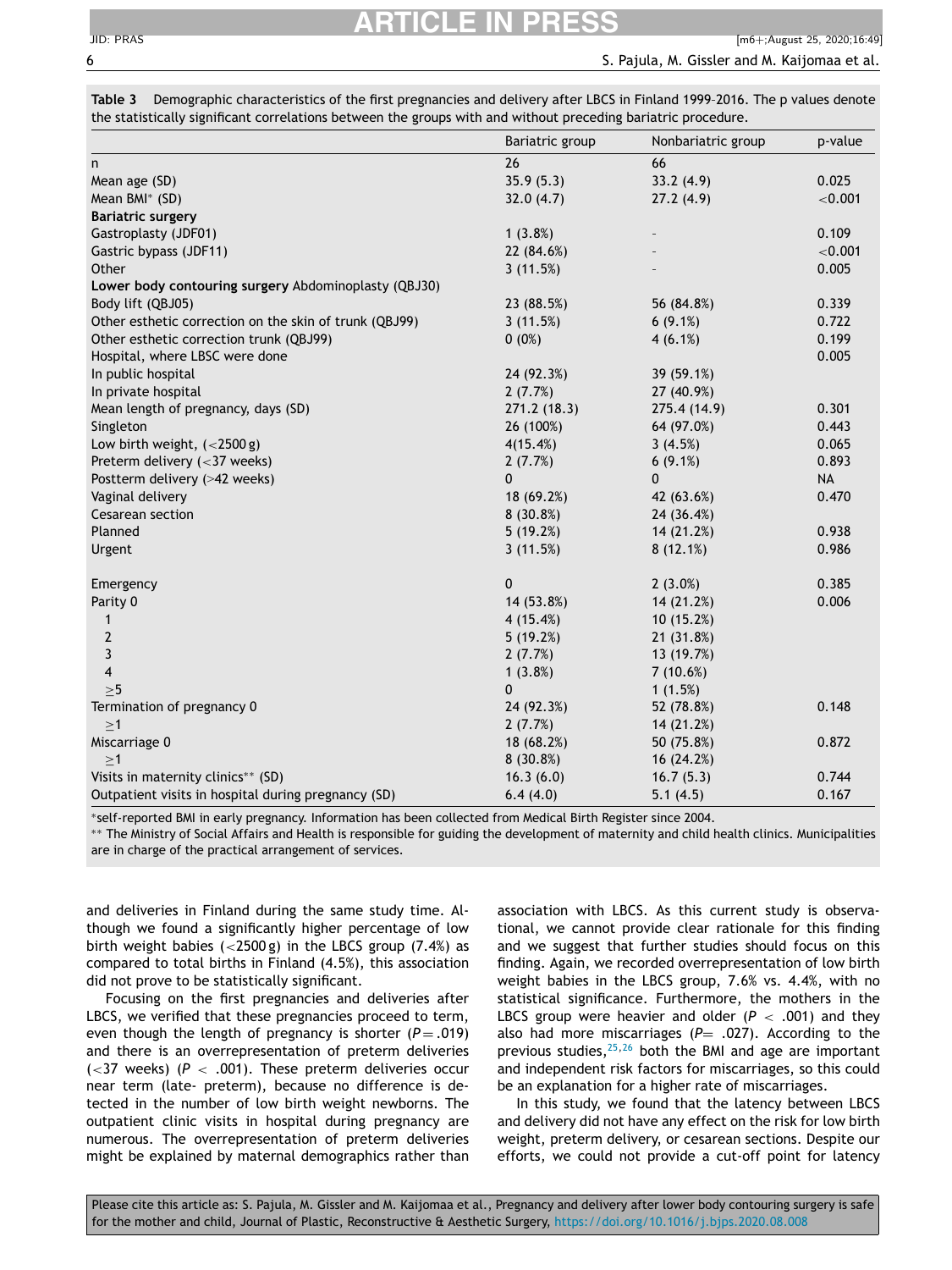## **ARTICLE IN PRESS**

| The most common predelivery diagnosis and ICD-10 codes.<br>Table 4                                                         |                               |                                            |          |                           |                                            |             |
|----------------------------------------------------------------------------------------------------------------------------|-------------------------------|--------------------------------------------|----------|---------------------------|--------------------------------------------|-------------|
| Predelivery diagnosis (ICD-10 codes)                                                                                       | The first delivery after LBCS |                                            |          | All deliveries after LBCS |                                            |             |
|                                                                                                                            |                               | Bariatric group Nonbariatric group p-value |          |                           | Bariatric group Nonbariatric group p-value |             |
| Preexisting essential hypertension<br>(010.0)                                                                              | $0(0.0\%)$                    | 1(1.5%)                                    | 0.528    | $0(0.0\%)$                | 1(1.1%)                                    | 0.541       |
| Hypertension gravidarum (013)                                                                                              | 3(4.5%)                       | 3(11.5%)                                   | 0.221    | 5(5.6%)                   | 4 (12.1%)                                  | 0.222       |
| Preeclampsia, unspecified (014.9)                                                                                          | 0(0.0%                        | $1(3.0\%)$                                 | 0.099    | $0(0.0\%)$                | 1(3.8%)                                    | 0.109       |
| Gestational diabetes mellitus (024.4)                                                                                      | $2(3.0\%)$                    | 16(61.5%)                                  |          | $< 0.001$ * 2 (2.2%)      | 18 (54.5%)                                 | ${<}0.001*$ |
| Maternal care for excessive fetal<br>growth (036.6)                                                                        | $0(0.0\%)$                    | 8(30.8%)                                   |          | $< 0.001^*$ 0 (0.0%)      | 9(27.3%)                                   | ${<}0.001*$ |
| Polyhydramnios (040.0)                                                                                                     | $0(0.0\%)$                    | 4(15.4%)                                   | $0.001*$ | $0(0.0\%)$                | 4(12.1%)                                   | $0.001*$    |
| Fetal distress during labor (068.0)                                                                                        | 3(4.5%)                       | 3(11.5%)                                   | 0.221    | 4(4.5%)                   | $3(9.1\%)$                                 | 0.332       |
| Mental disorders and diseases of the<br>nervous system complicating<br>pregnancy, childbirth and the<br>puerperium (099.3) | 1(1.5%)                       | 1(3.8%)                                    | 0.490    | 1(1.1%)                   | $1(3.0\%)$                                 | 0.461       |
| Fear of childbirth (099.8)                                                                                                 | 3(4.5%)                       | 4(15.4%)                                   | 0.077    | 3(3.4%)                   | 5(15.2%)                                   | $0.020*$    |
| Ventral hernia without obstruction or<br>gangrene (K43.9)                                                                  | $0(0.0\%)$                    | 2(7.7%)                                    | $0.023*$ | $0(0.0\%)$                | 2(6.1%)                                    | $0.019*$    |
| Maternal care due to uterine scar<br>from previous surgery (034.2)                                                         | 5(7.6%)                       | 22 (84.6%)                                 |          | $< 0.001^*$ 5 (5.6%)      | 25 (75.8%)                                 | ${<}0.001*$ |

∗statistically significant difference.

**Table 5** Risk factors for cesarean section, Preterm delivery (<37 weeks) and Low birth weight (<2500 g) when compared with all deliveries ( $n = 1,028,503$ ) in Finland during 1999-2016.

| Cesarean section |                                        | Preterm delivery $(<$ 37 weeks)        |                                                                                 |                                        | Low birth weight $(<2500 g)$         |                           |                                                             |
|------------------|----------------------------------------|----------------------------------------|---------------------------------------------------------------------------------|----------------------------------------|--------------------------------------|---------------------------|-------------------------------------------------------------|
| OR.              | 95% Cl                                 | <b>Study Variables</b>                 | <b>OR</b>                                                                       | 95% Cl                                 | Study variables                      | <b>OR</b>                 | 95% Cl                                                      |
| 0.992            | $(0.990 - 0.993)$                      | Year between<br>LBCS and<br>delivery   | 1.003                                                                           | $(0.999 - 1.006)$                      | Year between<br>LBCS and<br>delivery | 1.001                     | $(0.997 - 1.005)$                                           |
| 1.071<br>0.682   | $(1.070 - 1.073)$<br>$(0.677 - 0.687)$ | Maternal age<br>Parity                 | 1.017<br>0.919                                                                  | $(1.015 - 1.019)$<br>$(0.909 - 0.929)$ | Maternal age<br>Parity               | 1.021<br>0.847            | $(1.019 - 1.024)$<br>$(0.835 - 0.858)$<br>$(0.990 - 0.996)$ |
| 0.939<br>2.637   | $(0.425 - 2.076)$<br>$(1.580 - 4.401)$ | Bariatric group<br><b>Nonbariatric</b> | 1.190<br>2.197                                                                  | $(0.284 - 4.990)$<br>$(1.009 - 4.785)$ | Bariatric group<br>Nonbariatric      | 4.298<br>1.990            | $(1.500 - 12.312)$<br>$(0.726 - 5.456)$                     |
|                  | 1.056                                  | $(1.055 - 1.058)$                      | Odds Ratio Estimates and Wald Confidence Intervals<br>BMI <sup>*</sup><br>group | 1.012                                  | $(1.010-1.014)$                      | BMI <sup>*</sup><br>group | 0.993                                                       |

∗Self-reported Body Mass Index (BMI) in early pregnancy.

between LBCS and pregnancy. Abdominoplasty is notoriously prone to postoperative complications<sup>27,28</sup> and when wound healing and scar maturation are orderly, cicatrization is usually finished after one year.<sup>29</sup> Therefore, based on the physiology of wound healing, we recommend a latency of 12 months after LBCS. Regarding rectus plication and pregnancy, the significant stretching of the abdominal wall takes place during the last two trimesters and during the first trimester, stretching and expansion is minimal. Usually, a minimum of three months after rectus plication operation any core exercises are allowed as midline rectus plication scar improves over time.

We recorded a significant difference in planned cesarean sections in the LBCS group as compared to all deliveries in Finland during the study period (16.4% vs. 6.8% and *P* < .001). A subgroup analysis revealed a high incidence of fear of childbirth and an extremely high incidence of previous cesarean sections. One additional reason may be that the previous LBCS may create a fear or worry in the obstetricians. In this study, as mentioned further, gestational diabetes and macrosomia were significantly more common in the nonbariatric group. Also, these women had more previous cesarean sections. These are all important and independent indications for cesarean sections, and presumably explain the increased proportion of planned cesarean sections. The higher incidence of fear of childbirth includes operations on maternal request, which have no ICD-code in Finland. However, we found no significant difference in urgent cesarean sections  $(P = .017)$  and in emergency cesarean sections  $(P = .321)$ . This finding suggests that previous LBCS is not a contraindication for vaginal delivery, and vaginal delivery is safe for this patient population. In previous studies, cesarean section rates increased after bariatric surgery.<sup>9,30,31</sup> This finding may have resulted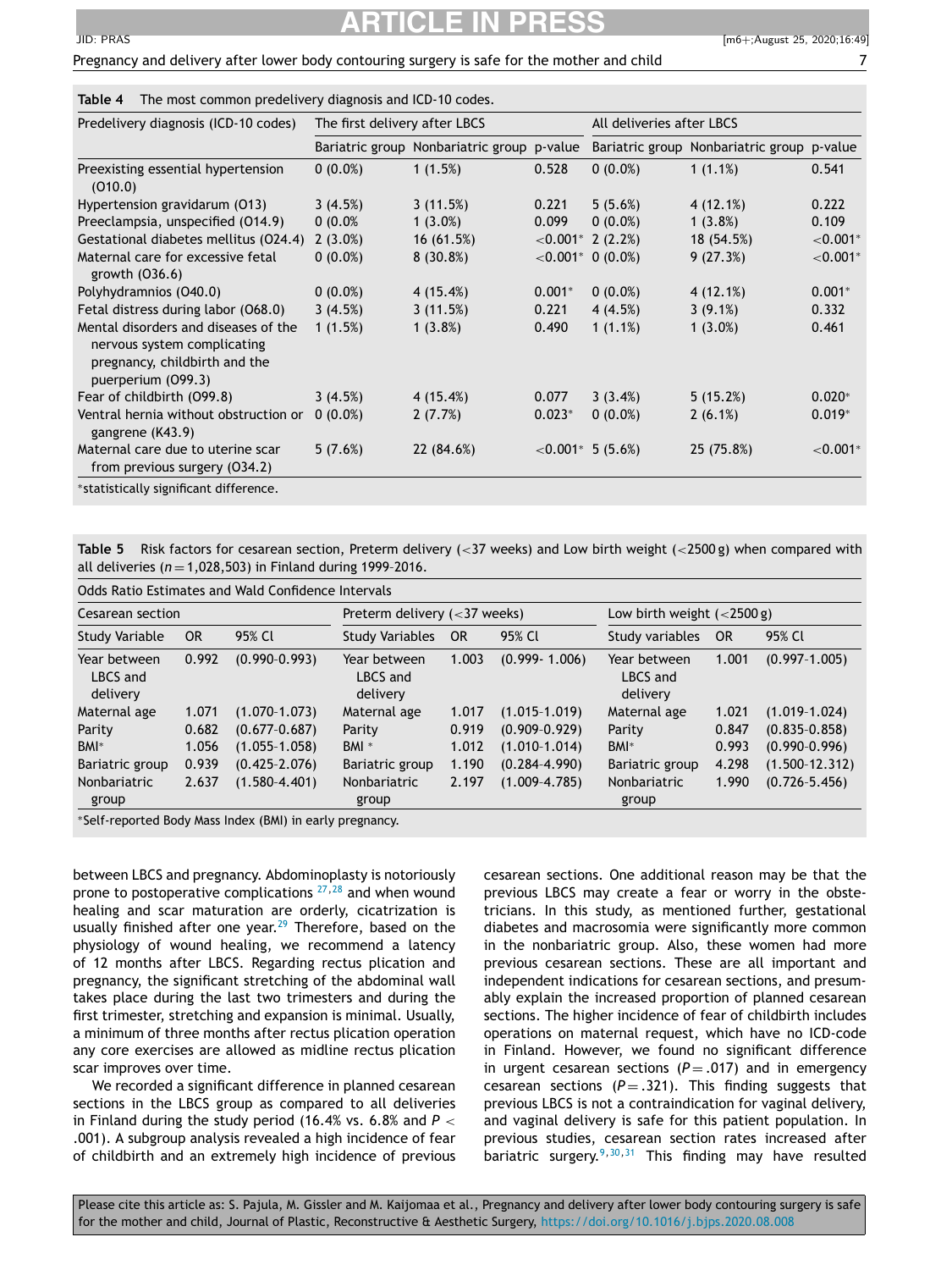from differences in the control populations studied. In general, in concluded studies there was an increased risk for cesarean delivery, when deliveries for bariatric mothers were compared with deliveries from an unmatched general population or a normal-weight population.

Pregnancy after bariatric surgery is a very actively studied topic. $3,4,30$  This is probably because bariatric surgery has become more common due to an increase in the number of obese women of fertile age; almost half of bariatric patients are women of reproductive age. $32$  The positive impact of bariatric surgery on female reproduction has also been confirmed.<sup>7</sup> A systemic review and meta-analysis showed that bariatric surgery is associated with a 28% increase in preterm delivery. $31$  On the other hand, the same study did not demonstrate any significant difference in cesarean section rates in women after bariatric surgery. Nutritional disorders resulting from bariatric surgery have been shown to affect fetal growth, and to cause an increased incidence of babies who are small for gestational age.<sup>3,30</sup> Again, the bariatric surgery is associated with decreased incidence of gestational diabetes.  $33,34$  We calculated and found significantly more cases of gestational diabetes in the nonbariatric than bariatric group ( $P < .001$ ) (Table 4). Bariatric surgery procedures are most commonly laparoscopic with limited incisions and thus they do not alter the abdominal wall. Therefore, the issues with pregnancies and babies are more related to nutritional issues.

In line with previous studies on the health benefits of bariatric surgery, in the analysis of the predelivery diagnosis, we found that gestational diabetes and excessive fetal growth cumulated in the nonbariatric group, even though the early pregnancy BMI was statistically significantly higher in the bariatric group. Women are advised to have a latency of at least 12 months, but preferably 2 years before pregnancy after bariatric surgery.<sup>35</sup> The first 12 - 16 months after bariatric surgery are a time of rapid weight loss and metabolic changes that can potentially result in nutritional deficiencies.<sup>36,37</sup>

One of the fears regarding pregnancy after LBCS and abdominoplasty has been that the reduced flexibility of the abdominal wall may endanger the health of both mother and child. To the best of our knowledge, only four published articles address this topic, and most are case reports. In 1996, Menz  $^{23}$  published a case report introducing a 37-yearold woman who had an abdominoplasty with rectus plication. Already with three children, she no longer wished to have more. However, three years later she became pregnant and was told by her surgeon that midline sutures may cause problems during the pregnancy. Following that advice, she chose to have the pregnancy terminated. A few years later she sought another opinion regarding the possibility of pregnancy following abdominoplasty. She was advised by Menz that this should be possible, but the pregnancy would need to be monitored closely. Eventually, 5 years after abdominoplasty, she completed a pregnancy and gave birth to a normal infant by elected cesarean section. This case ended happily, but due to a lack of knowledge, the woman was recommended a termination of pregnancy due to abdominoplasty. A further issue for pregnancy after LBCS is that pregnancy may destroy the esthetic result of the operation. Pregnancy involves a slow and progressive tissue expansion, $21$  and muscles are contractile tissues and tend

to return to their original condition after pregnancy. An alternative body contouring procedure for fertile age women is liposuction of abdomen that does not alter the abdominal muscle wall or significantly alter the elasticity of the skin fat envelope that may cause issues during subsequent pregnancy.

This current register-based study might be limited in the validity of the National Hospital Discharge.<sup>38</sup> Recording of secondary operations and other rarely used items are the most obvious, but this does not compromise the value of data in this register in being used in studies that are otherwise not feasible to conduct. Therefore, technical incompleteness does not cause bias in the results.

Rectus plication for muscle divarication in conjunction with LBCS may affect elasticity of the abdominal musculature during pregnancy. Another shortcoming is that we do not know if the rectus muscles were plicated during the abdominoplasty. There is no specific ICD-10 or NSCP code for rectus diastasis or code for the plication operation. However, in Table 4, the diagnosis, "Ventral hernia without obstruction or gangrene (K43.9)" is prevalent and statistically overrepresented in the nonbariatric group. This diagnosis is used commonly in terms of rectus diastasis. Because of a lack of specific diagnosis code, this notion remains purely speculative.

Although the correction of rectus diastasis is performed during most abdominoplasties,<sup>39</sup> rectus plication techniques vary from single sutures to mesh reinforcement in the midline. Therefore, in our opinion, rectus plication could not be considered as a style factor for compromising the pregnancy after LBCS.

To conclude, we verified in a large national registrybased study that pregnancy and delivery after LBCS are apparently safe for the mother and the baby. Patients of childbearing age should be informed that pregnancies after LBCS most often proceed to term, but the risk for preterm delivery and a low birth weight baby is increased, particularly after prior bariatric surgery. There is also an increased possibility of cesarean section, although, probably due to patient history. These are more likely to be planned. We also found that longer latency between the contouring operation and pregnancy does not decrease the risks.

#### **Declaration of Competing Interest**

Each author declares no financial conflicts of interest with regard to the data presented in this manuscript. The funding of this article was from departmental sources only.

#### **Funding**

None.

### **Ethical approval**

Not required.